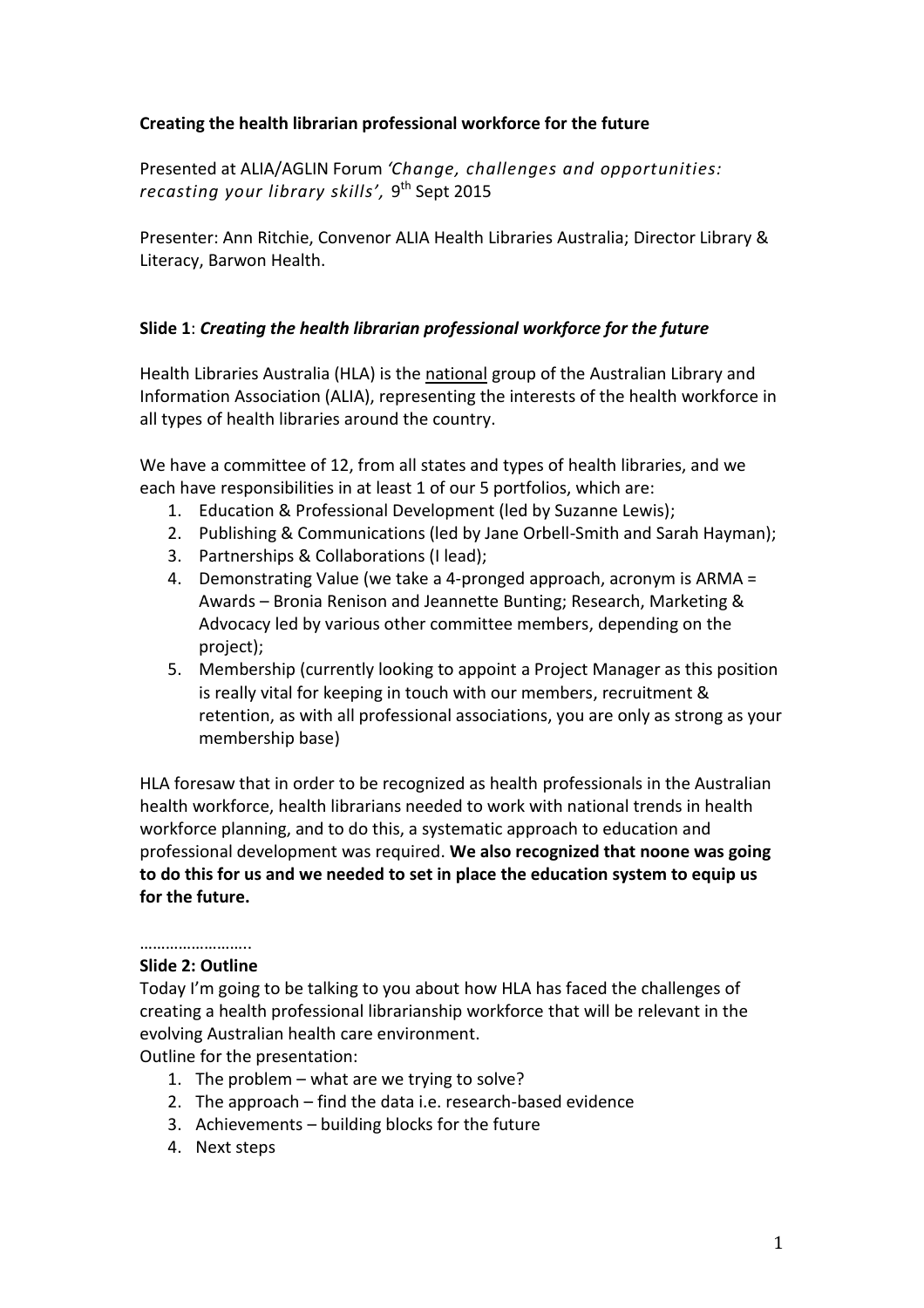…………………………

#### **Slide 3: First define the problem**

As Paul Keating once said, before trying to find a solution you need to first define the problem.

To understand HLA's perspective you have to realize that health librarians always work in a health care environment, and our business is the business of health care (not libraries):

- $\triangleright$  at the individual level it's about patient care,
- $\triangleright$  on a population level it's about public health, health policy and health promotion.

We work amongst other health professionals who all have these ultimate goals and contribute to the business of health care within their own scopes of practice.

#### So **the problem** as we defined it:

*How can we call ourselves health professionals? And How can we be considered as part of the professional health workforce? And be treated as health professionals…*

### When **in contrast to other health professions** we had:

**1. No education pathway for health librarianship as a professional specialisation**

– *It is immediately obvious that a first qualification in librarianship is only a basic qualification, just a starting point, and to work in a health library, you need to learn more advanced skills which will qualify you as a professional health librarian.* 

### **2. No scope of practice**

– *what is the role of health librarians in multidisciplinary teams, and how do we differentiate ourselves from others in the health information professions, for example, health information managers (were records managers, responsible for patient records – have become v important because coders bring in the \$\$); and health informaticians (managing health business data – and we all know how important BIG DATA is these days).* 

### **3. No nationally legislated registration system (licence to practice)**

*It is the norm for other health professions to have an education and regulatory framework comprising 1. initial qualifications, 2. National registration with a professional body (changed from state-based systems), 3. ongoing CPD, 4. certification and revalidation. The Health Practitioner Regulation National Law Act 2009 came into effect on 1 July 2010 initially covering ten professions (chiropractic, dentistry, medicine, nursing/ midwifery, optometry, osteopathy, pharmacy, physiotherapy, podiatry, psychology) with four more – Aboriginal and Torres Strait Islander health practitioners, Chinese medicine practitioners, medical radiation practitioners, and occupational therapists – added in 2012. The system is regulated*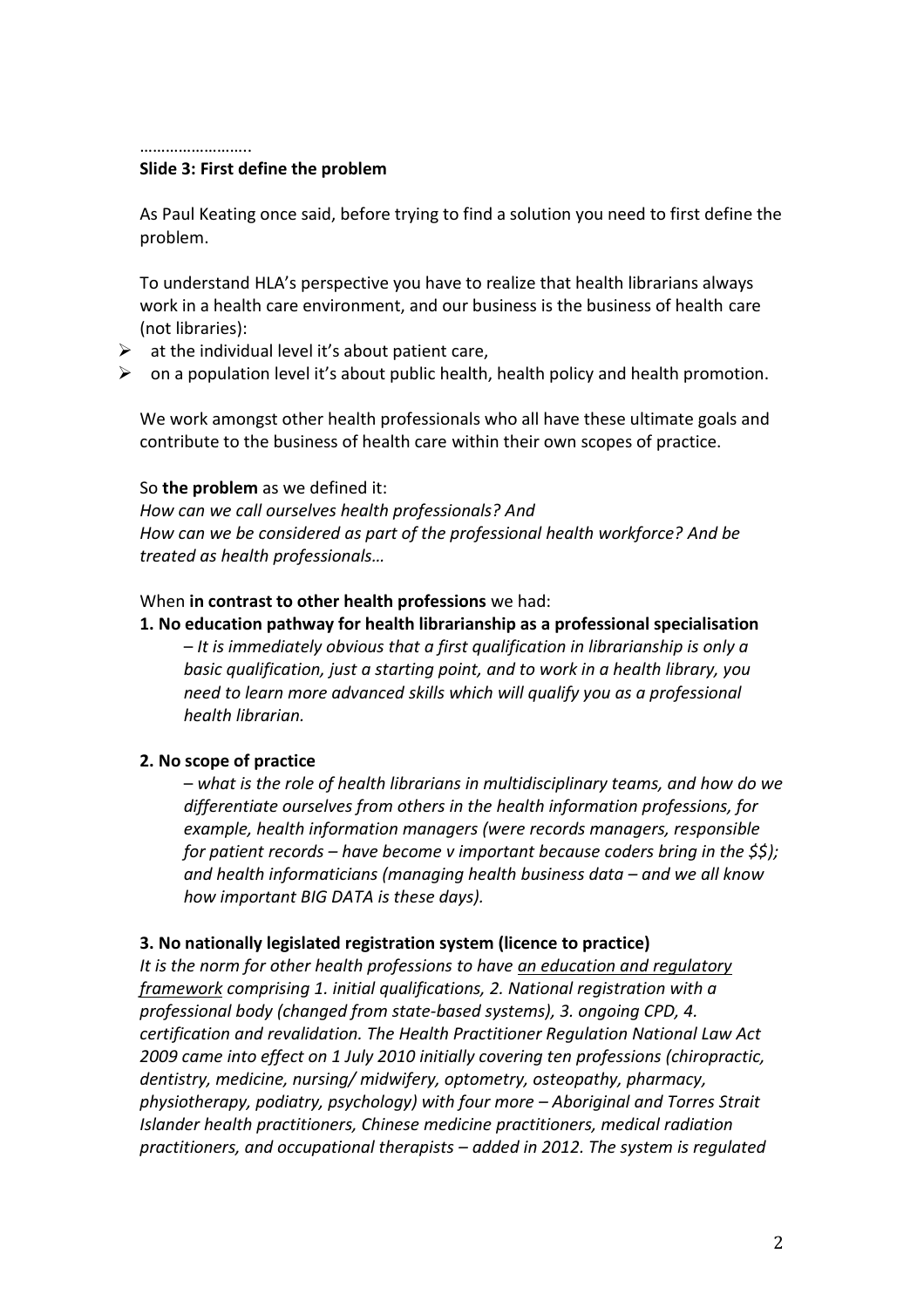*by AHPRA (Australian Health Professional Regulation Agency<sup>1</sup> ) who 'talks to the national associations'.*

*other health professions have transitioned from state-based registration systems to a national system, with professional standards, training and exams etc set by colleges and professional associations.* 

*We have an advantage in that we already have a national system of 'registration' – we can become members of ALIA – our national professional association, with whom we can 'register' as professionals, and in this sense we are a 'self-regulating' profession.* 

### **4. No compulsory CPD**

 $\overline{a}$ 

*– ongoing CPD is a requirement for all health professionals; the rationale is simple – 1 stly, it is a mechanism for maintaining standards of professional practice and ensuring quality and safety standards are reinforced; and 2 ndly, on an individual level it is a way of achieving professional recognition (often at a higher level of remuneration eg vocationally registered GPs, nurse practitioners), and aspirationally, CPD helps individuals to develop their careers.* 

Now I want to pause a bit here for some thoughts on CPD, because it can be a contentious issue when we think about who is responsible for quality and safety of professional practice, and how individuals are supported to ensure they have the requisite skills to practice safely.

## **The IFLA guidelines<sup>2</sup>** Continuing Professional Development: Principles and Best Practices **state:**

'The responsibility for continuing education and professional development is shared by individuals, their employing institutions, professional associations, and library/information science education programs.'

## **The 3rd of ALIA's Objects<sup>3</sup> states, that ALIA aims:**

**'c. To ensure the high standard of personnel** engaged in information provision and foster their professional interests and aspirations**.'**

### *To ensure high standards of personnel – but how is the question?*

We subscribed to the view that there are some things that you can influence and some that are beyond your sphere of control, and it seemed to us at the time that pushing to become a legislated profession fell into the latter category.

 $^1$  Australian Health Practitioner Regulation Agency: http://www.ahpra.gov.au/index.php

<sup>&</sup>lt;sup>2</sup> [http://www.ifla.org/publications/continuing-professional-development-principles-and-best](http://www.ifla.org/publications/continuing-professional-development-principles-and-best-practices?og=82)[practices?og=82](http://www.ifla.org/publications/continuing-professional-development-principles-and-best-practices?og=82)

<sup>3</sup> [https://www.alia.org.au/sites/default/files/documents/ALIA%20Strategic%20Plan%202011-](https://www.alia.org.au/sites/default/files/documents/ALIA%20Strategic%20Plan%202011-2015%20Revised%20January%202015.pdf) [2015%20Revised%20January%202015.pdf](https://www.alia.org.au/sites/default/files/documents/ALIA%20Strategic%20Plan%202011-2015%20Revised%20January%202015.pdf)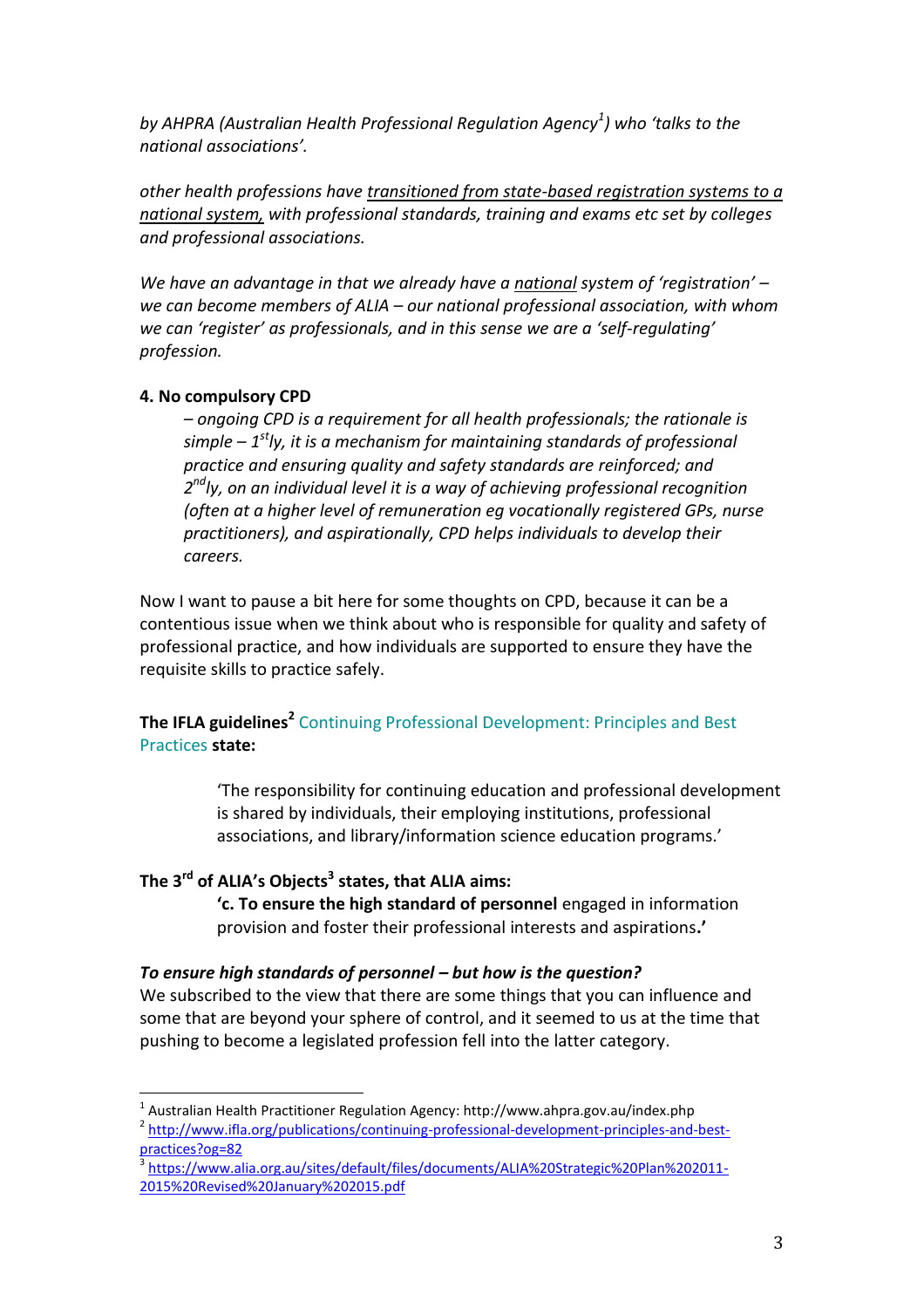So the real question was framed in the following way:

if **we are not legally required to undertake CPD** in order to continue to practise at a specialist level, what are

1. the levers or motivating factors to encourage ongoing professional

- development in health librarianship,
- 2. what are the barriers to be overcome?
- 3. how do we encourage participation and buy-in?

ALIA's PD Scheme did at least provide the administrative framework for certification as a professional librarian, but we **needed a structured and regulated CPD system which would align with those in the health professions**, and we needed to find out more about motivating factors and barriers. (More on this later.)

## **5. Finally, there were No national statistical data about our profession**

– *we didn't have any workforce data or details about who we are as a profession, how many, where we are employed, etc etc – so how could we advocate on behalf of our profession when we don't know who we were representing?* 

So I think you can see - the problem was pretty clear!

*Without nationally recognised qualifications, registration, certification and ongoing CPD, health librarians risked being marginalised to the clerical or administration streams, invisibility in the health professional workforce, obsolescence.*

And we needed to start somewhere to fill some of the huge gaps.

……………………………

### **Slide 4: A research-based approach**

## **Health Libraries Australia Research Project 2009-11:** *Future Requirements for Health Librarianship Workforce and Education*

A two-year national research project into the workforce and education requirements of the health libraries sector in Australia was undertaken by Health Libraries Australia (HLA), and funded by a grant received from the Australian Library and Information Association (ALIA). The project research team comprised a representative group of practitioners and a principal researcher. The main aims of the research were: 'To determine the future requirements for health librarians in the health professional workforce in Australia and develop a structured, modular, competency-based education framework (post-graduate qualification and continuing professional development structure) to meet these requirements.'

It was known that in order to comply with national trends in health professional workforce planning and development, a systematic approach to education and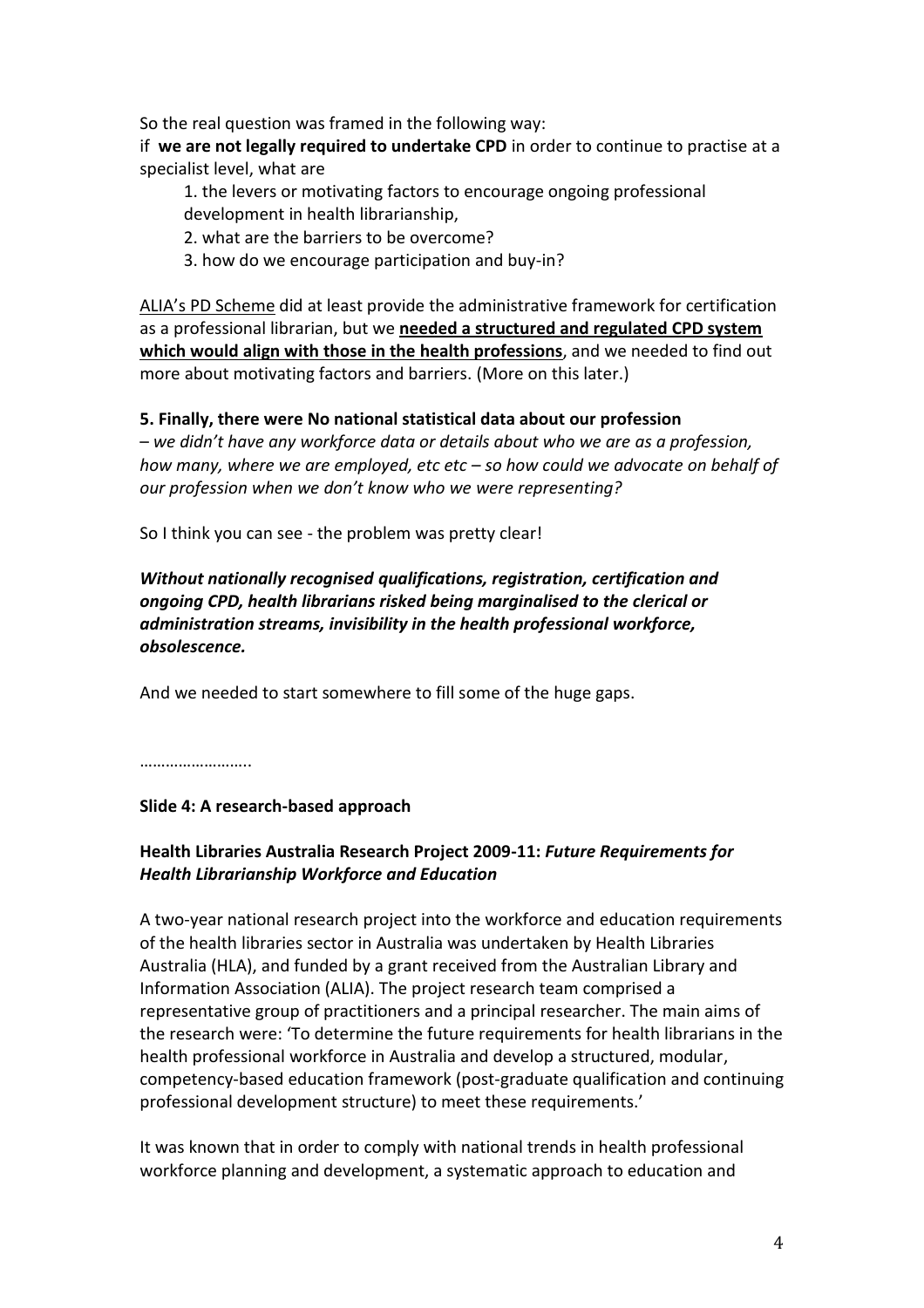professional development was required, and that **HLA needed to show leadership** in this strategic initiative by bringing together the **various stakeholder groups** (professionals and practitioners, employers, providers of education and training, and professional associations, including ALIA) so each could contribute to designing and implementing such a system.

It was intended that the research would adopt a broad approach that would have input from all stakeholder groups.

#### **……………………**

#### **Slide 5: Stakeholders – what are there interests?**

It was known that the main stakeholder groups who would be interested in the outcomes of the research each had different questions and issues that they would like to see explored.

For **practitioners** employed in the health library workforce (it was estimated that there were about 1,000 in the health library workforce but this was really a best guess, based on Australian Library Gateway data) the key issues were likely to be about how to access education and training opportunities in order to firstly qualify to work in a health library, and secondly to update and improve their skills and knowledge and develop their careers so they are relevant into the future.

**LIS educators and training providers** i.e. universities and VET sector library schools and Registered Training Organisations (RTOs), needed information about what programmes or course 'offerings' practitioners (and managers) wanted and would pay for.

**Employers of the health library workforce** – not libraries, these are employing organisations eg hospitals, universities, research institutions, government departments, biotech and pharmaceutical companies, social welfare and not-forprofit organizations, publishers, and many other smaller groups, needed to plan and develop their health workforce for the future, and wanted information about the mix of health professional roles required to do the work in their organisations.

**Related health professions** working in multidisciplinary teams in health care organisations, for example health informaticians, allied health workers, health information managers, have experienced a blurring of boundaries and roles, and there is a need to work out 'scopes of practice' so each professional group (including librarians) can contribute effectively to these teams.

**Professional associations** such as ALIA are responsible for standards of professional practice, recognition/accreditation of university and TAFE courses, and they need structured education/training programs, mechanisms for certifying their professional members as being competent practitioners and assuring the quality of their professionals. (Note ALIA's Object: '**Ensure high standards of personnel'**)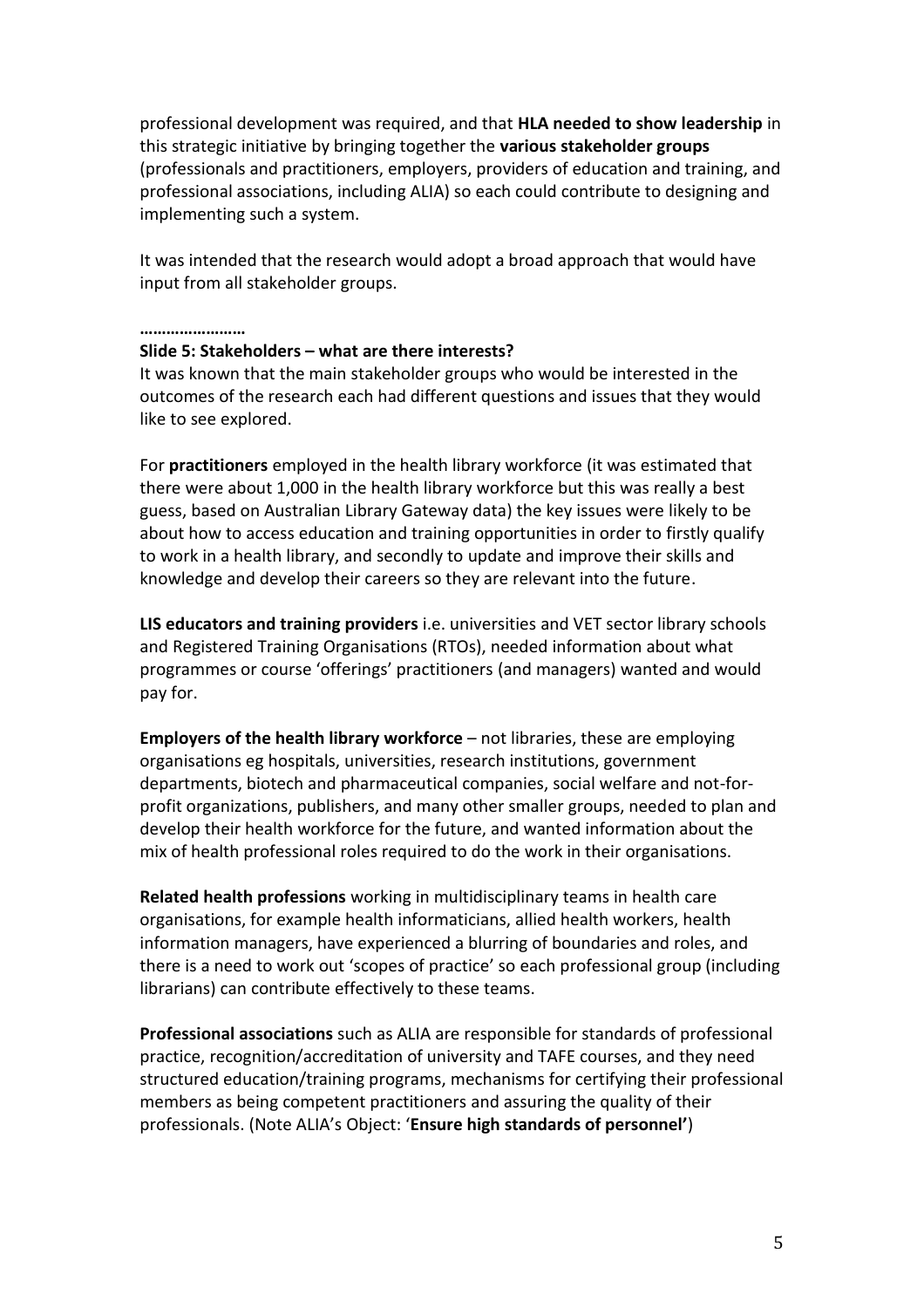#### …………………….

#### **Slide 6: Research design**

To achieve the aims of the research – remember there were two goals in the research – education and workforce – and we recognized that these are inextricably linked as education lays the foundations for the future workforce, and must do so in the context of current and likely future needs of employers - an exploratory, consultative and collaborative approach was taken.

### Data collection occurred in three phases:

**Phase 1: environmental scan** to explore national trends, influences and **change drivers in the Australian health system** and the effect these might have on the education and training requirements for health librarians in the future health professional workforce;

Note this research began in 2008, and as I reflect on the trends at the time – we chose 3 of high importance: National health workforce reform; National Health and Hospitals Reform (stop the blame game, cost shifting between commonwealth and states); National eHealth strategy (specifically the development of a national electronic health record and the proposed national knowledge portal);

[it seems that the issues are similar, with the addition of a few major drivers: 1. An aging population – we can't afford to have people in hospitals, and throwing more resources at the problem is not the answer, need alternative models of care eg telehealth, hospital in the home, mobile technologies; 2. Big Data and predictive analytics so we can get smarter about the ways health care is delivered; 3. the power of the consumer health movement & health literacy]

### **Phase 2: international literature review** to look at **new, emerging and expanding roles for health librarians**;

### **Phase 3: online surveys of individual health librarians and library managers, and interviews with employers**.

We have reported in detail on the results of these 3 phases in a number of articles, and the Final report summarises these findings.

………………………

### **Slide 7: Phase 3 surveys and interviews**

The methodology consisted of 2 national online surveys of health librarians and health library managers, and interviews with health employers. The design of the survey/interview questions was informed by the data gathered in the previous 2 phases, plus a consultation session with health librarians from a diverse range of sectors to make sure we were incorporating all perspectives.

This triangulated design provided perspectives from 3 groups of respondents about the issues, and also improved the validity of the design - we asked librarians, library managers, & employers about: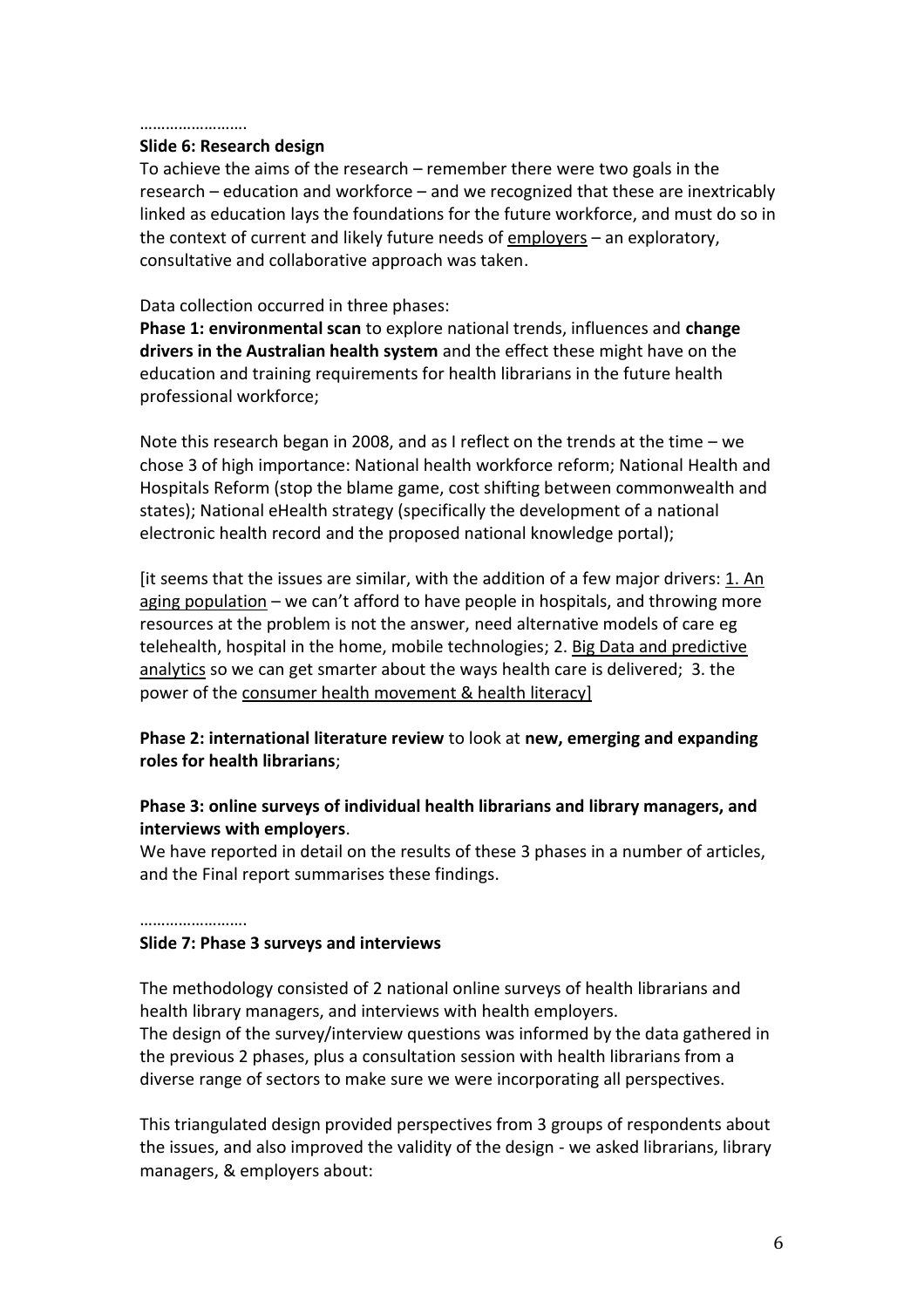Ø Demographics, workforce composition, salaries and budgets

Ø Professional knowledge, responsibilities, and competencies required now & in future

 $\phi$  Education and professional development – preferred methods of delivery, support for and barriers

Ø Health librarians' value in organisations

#### ……………………………

### **Slide 8: Adapted Competencies from MLA 2007**

During the Research project group's discussions about what questions to ask in the surveys of individual librarians and library managers, we had amassed a huge and unwieldy list of new and emerging roles and skills and professional responsibilities and we didn't know how to frame a meaningful question to ask what people are doing now in their jobs and what they thought would be important in the future. IN an enlightened moment one of our project group said 'why not use the MLA competencies'. MLA had done the work for us, and we adapted this list –

MLA Framework $4$ 

Professional Competencies for Health Sciences Librarians

The text from the Executive summary stated:

*We must educate for the problems of a generation hence, not for the problems of today ... librarians must be imbued with the psychological ability to handle change and to live with ambiguity. Without this they will be performing tomorrow's tasks with yesterday's concepts. —Estelle Brodman, 1979*

We adapted MLA's 7 competencies,  $+$  added an  $8<sup>th</sup>$ : 'maintaining currency of professional knowledge and practice' i.e. an ongoing requirement for CPD was considered to be mandatory for health professionals.

………………………………………

 $\overline{a}$ 

### **Slide 9: Competency areas required now and in the future:**

- 1) Understand the health sciences and health care environment and the policies, issues and trends that impact on that environment
- 2) **Understand the principles and practices related to providing information services to meet user needs.**
- 3) **Understand the management of health information resources in a broad range of formats.**

<sup>4</sup> Medical Library Association. (2007). Competencies for lifelong learning and professional success: the educational policy statement of the Medical Library Association.

http://www.mlanet.org/education/policy/executive\_summary.html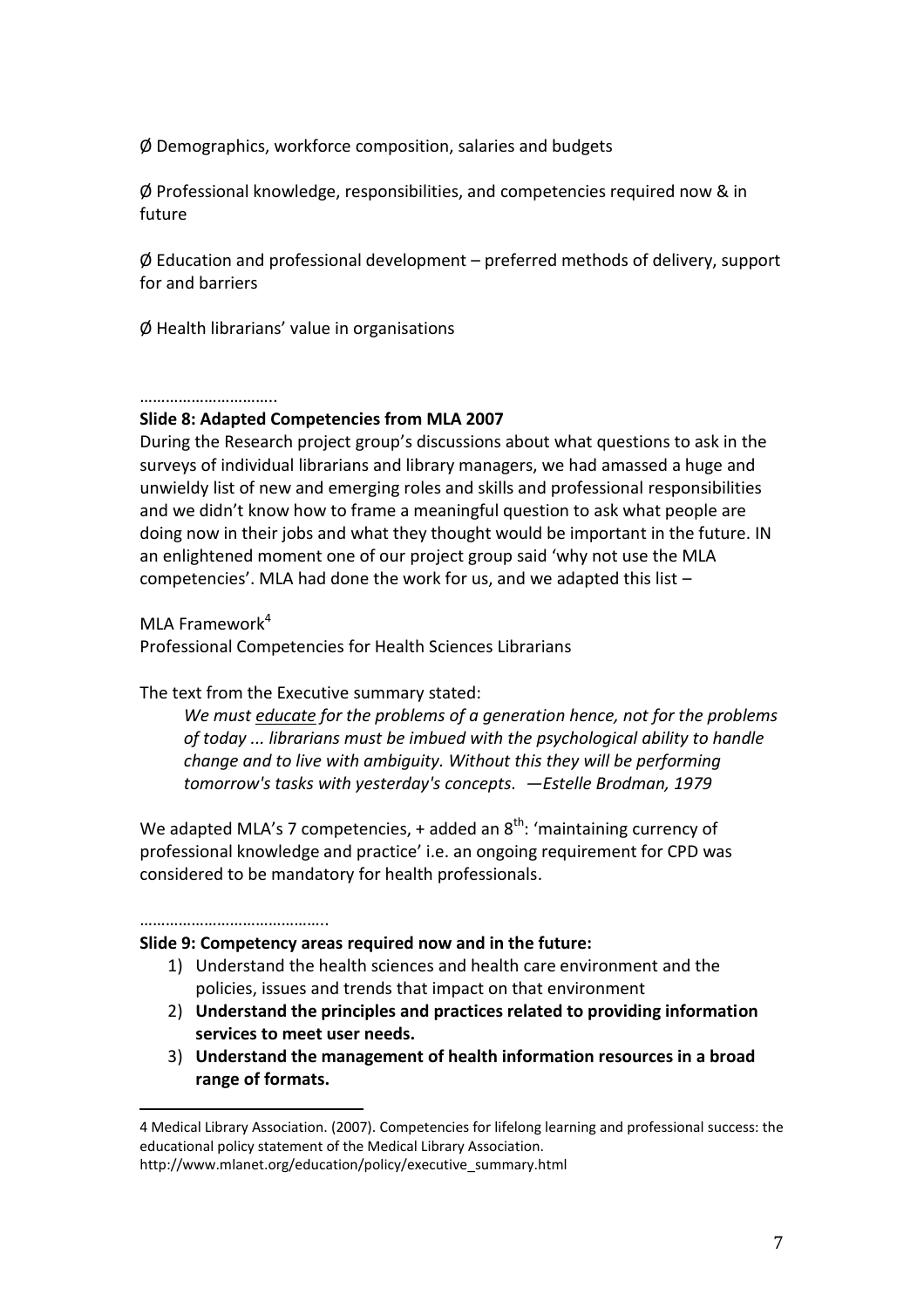- 4) Know and understand the application of leadership, finance, communication, and management theory and techniques.
- 5) **Understand and use technology and systems to manage all forms of information.**
- 6) **Understand curricular design and instruction, and have the ability to teach ways to access, organise and use information.**
- 7) Understand scientific research methods and have the ability to critically examine and filter research literature from many related disciplines
- 8) Maintain currency of professional knowledge and practice.

The requirement for professional knowledge and responsibilities in the competency areas #2,3,5,6 was predicted to increase over next 3-5 years.

**……………………………**

## **Slide 10: Professional knowledge, responsibility, competencies**

Highest rating competency areas: #2,3,5 Predicted to increase: #2,3,5 +6

The question for the Research group was '*How do these translate into new, emerging, expanding roles for the future health librarian?'* because these were likely to be the 'in demand' jobs of the future, and needed to be relevant to the evolving health care environment.

### ……………………………………

### **Slide 11: Managers support for CPD**

Managers were asked 'If specialist CPD units in health librarianship were developed and offered by a university or registered training provider, would your library be prepared to support your health librarians to upgrade their skills?' In response, 61 percent (31) said 'yes' but 14 percent were unsure. Only one respondent said 'no' they wouldn't support CPD (Figure 20).

The comments revealed that managers were more likely to support their staff's professional development if CPD offerings were:

- 1. High quality
- 2. Relevant to the workplace
- 3. Affordable

And some said that they preferred face-to-face delivery. (of course the form of delivery depends on the purpose, but we all know the value of face-to-face networking at events such as conferences and professional symposia, forums etc. We were surprised to find out that the preference for the Health Librarianship Essentials course we ran earlier this year was overwhelmingly for online delivery.)

Barriers to CPD participation included time, distance (particularly an issue for regional or rural health librarians in Australia) and cost.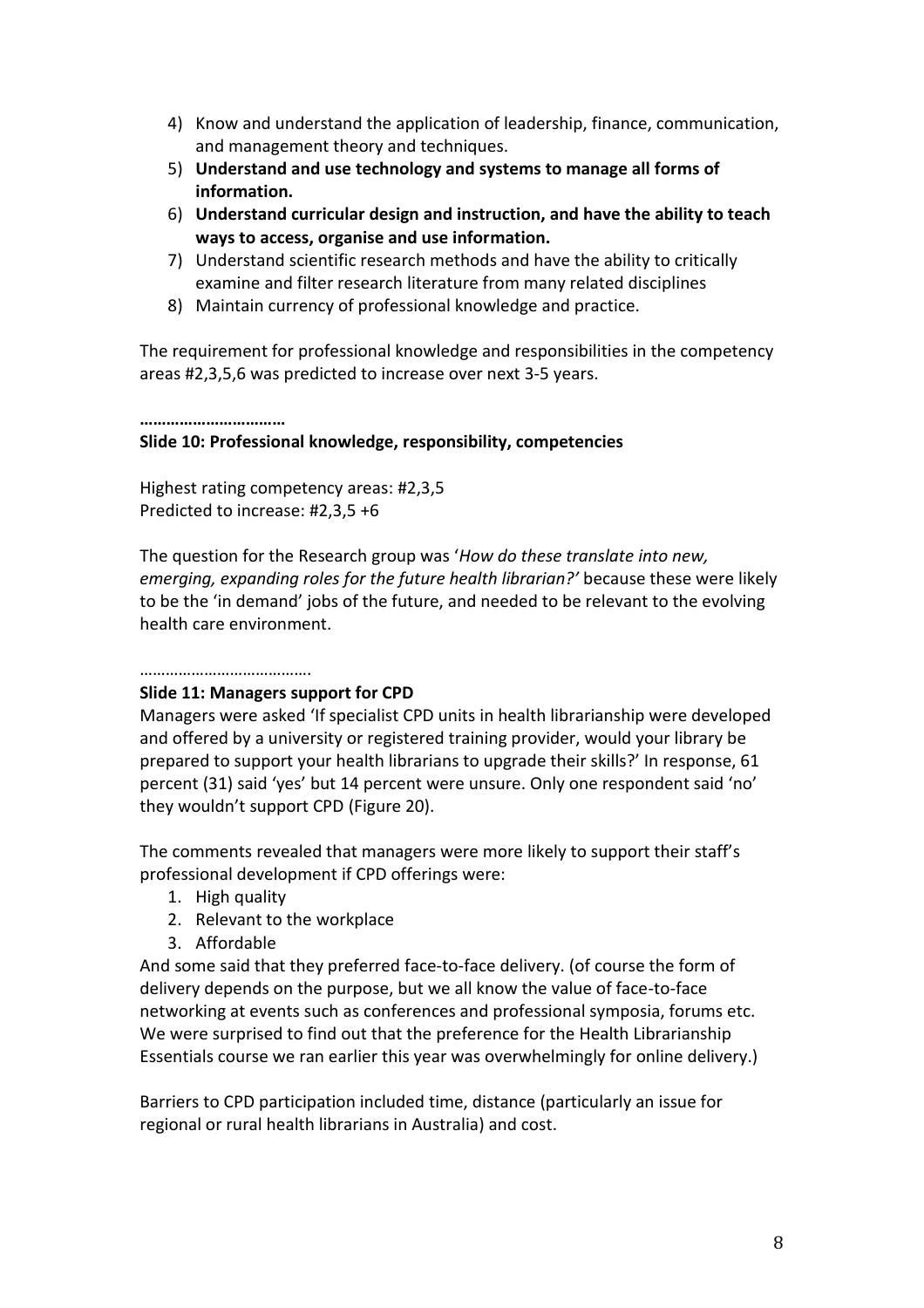There was slightly more support for CPD units than for a formal postgraduate course, and 2 managers commented: 'This is more practical than a formal course'; 'These would be seen as an ongoing requirement and tied in with our formal Work Partnership Plans'.

#### **…………………….**

#### **Slide 12: interviews with employers**

Why interview our employers? We had already surveyed health librarians and health library managers – what could health library employers add to the picture?

**• Important stakeholder group – need to plan and develop and shape their workforce – we** needed to be educating librarians who would be relevant to the evolving health care environment.

(**Employers** of the health library workforce comprise hospitals, universities, research institutions, government departments, biotech and pharmaceutical companies, social welfare and not-for-profit organizations, publishers, and many other smaller groups; they want information about the mix of health professional roles and competencies required to do the work.)

• The objective of the interviews was to discover views of our employers ('administrators') about how (or whether) librarians assist in achieving the missioncritical goals of their organisations, and how health librarians contribute to the organisation now and into the future. So first we asked about their 'mission-critical goals'.

#### **……………………….**

**Slide 13: The Interviews with Employers was inspired by MLA's research –** a literature review published in *Vital pathways for hospital librarians: present and future roles<sup>5</sup>*

One of the three projects in the MLA's Vital pathways project focused on the roles hospital librarians were performing to help administrators accomplish their '**missioncritical' goals.** (A previous study had found that these goals related to clinical care, management of operations, education, innovation and research, and customer service.) The MLA literature review found that the roles that were most important in supporting Administrators' mission-critical goals were: *expert searcher, educator, community outreach provider, promoter of EBM, information disseminator, effective user of information technology, website manager, patient safety, information provider, and supporter of innovation and research.*

#### *…………………..*

 $\overline{a}$ 

The following slides were not presented at the Forum. They provide some of the detail of the interview summaries.

<sup>&</sup>lt;sup>5</sup> Ruth Holst, Carla J. Funk, Heidi Sue Adams, Margaret Bandy; Catherine Mary Boss Beth Hill, Claire B. Joseph, Rosalind K. Lett, J Med Libr Assoc 97(4) October 2009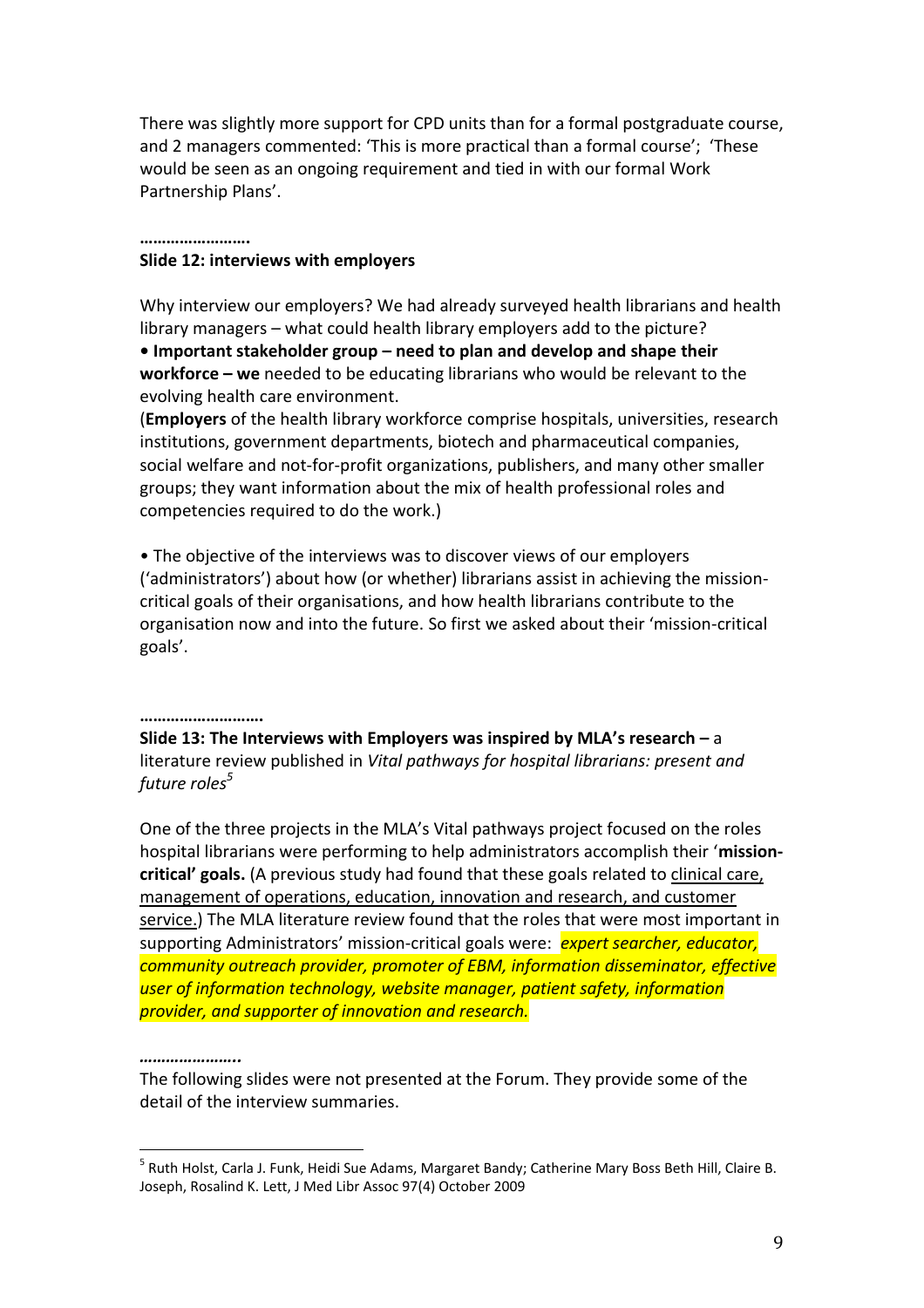### **Slide 14-18 Employers responses to questions about satisfaction, challenges & opportunities, role of librarian in strategic planning Slide 14:**

•Responses to question 2.2 "Are you satisfied with the role that your health librarians play in your organisation now?" reflected a high level of satisfaction with the services currently provided by health librarians, but also some uneasiness about how to evaluate satisfaction with library services.

•Overall there was a strong perception that the library service needed to be more visible, to create and maintain a higher profile within the organisation; there was "a sense that librarians are too passive – like to see them more active and more proactive, less reactionary. Would like librarians to be more revolutionary". Generally yes, although the profile of the library within the organisation is lower than it should be. There needs to be a higher awareness of the library's services. "Well I'm not dissatisfied, but I don't know how to measure the level of satisfaction". *Without the librarian team, the [org'n] would have big problems – role is vital The library is more than just a library and therefore the librarian's role is more than just a librarian*

"If you look at it from a business perspective then you are a provider of a service and people come to you but how do you get to people?"

"I don't know what the utilization is of the library [by] any of our staff to be honest with you"

•A lot of the service's success is about personal relationships & visibility.

•what we've seen in last 2 yrs is transformation of the library services, to making it what I would call an 'e-service delivery' type of model, NT has been at forefront, still a way to go to achieve the whole transformation

### **Slide 15:**

2.4 *Are there challenges or opportunities for your organization where your librarians could be involved in the future?*

Big emphasis on research and education

Get involved in big research proposals and projects

ehealth, and decision support, the library has a big role to play ..how you integrate some of the decision support tools with the clinical apps is a big challenge,.. Integration of eresources with clinical apps is needed. Key word searches needs librarian input to do that, transcending clinical process into sets of resources to make them searchable - That's where the real emergence of the role of clinical or professional librarian is needed

librarians are performing a business analyst role from a librarian's perspective; turning into a smart app is a huge opportunity, needs metadata, and terminology – this a whole space, where it intersects with the work librarians are doing, needs more research about what's relevant this is where SNOWMED comes in, this is an example of where access to resources needs to be - at this level. i.e. coding of health service events.

### **Slide 16:**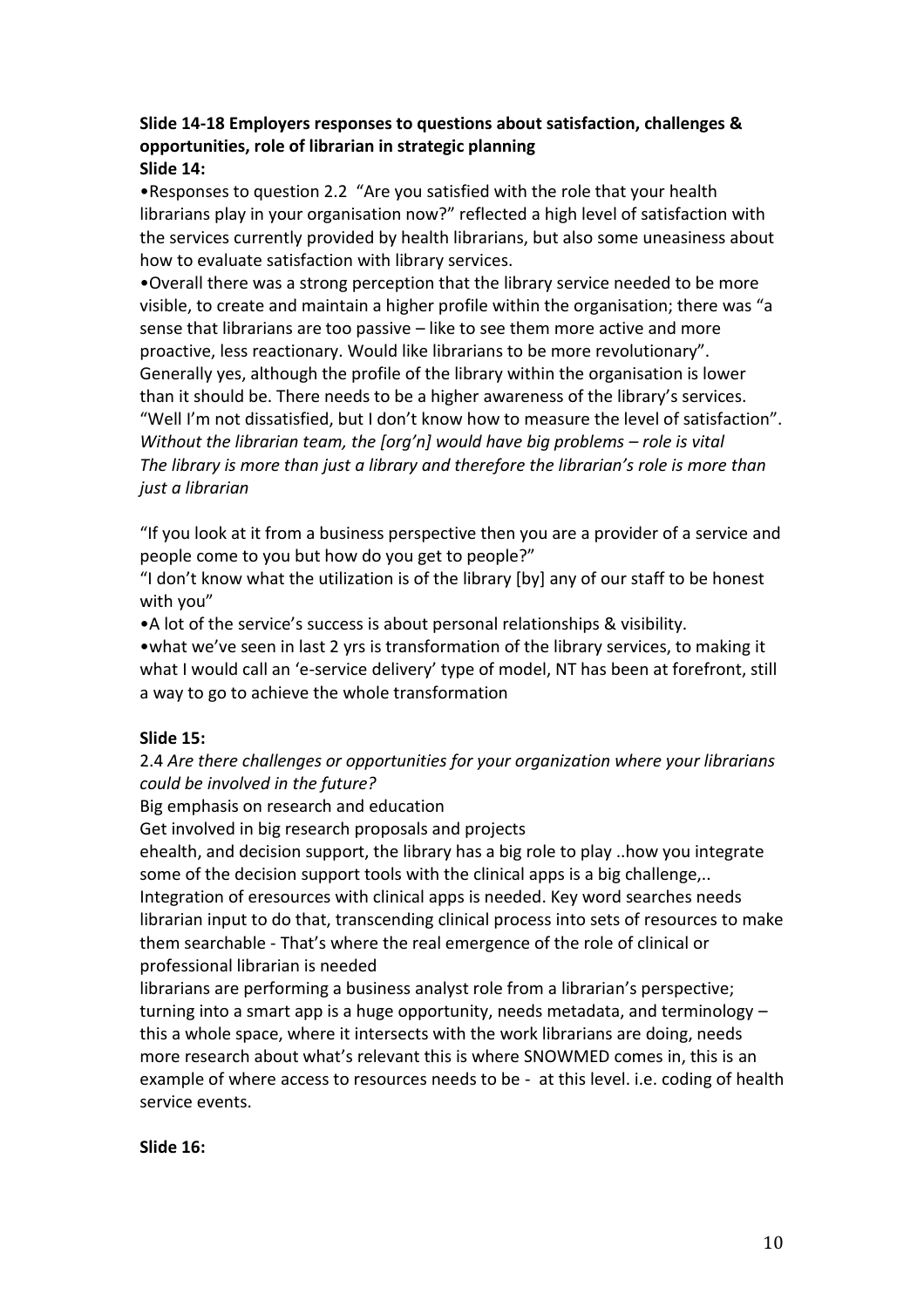## 2.4 *Are there challenges or opportunities for your organization where your librarians could be involved in the future?*

Get involved in big research proposals and projects

ehealth, and decision support, the library has a big role to play ..how you integrate some of the decision support tools with the clinical apps is a big challenge,.. Integration of eresources with clinical apps is needed. Key word searches needs librarian input to do that, transcending clinical process into sets of resources to make them searchable - That's where the real emergence of the role of clinical or professional librarian is needed

librarians are performing a business analyst role from a librarian's perspective; turning into a smart app is a huge opportunity, needs metadata, and terminology – this a whole space, where it intersects with the work librarians are doing, needs more research about what's relevant this is where SNOWMED comes in, this is an example of where access to resources needs to be - at this level. i.e. coding of health service events.

## **Slide 17:**

## **2.4** *Are there challenges or opportunities for your organization where your librarians could be involved in the future?*

•*Pastoral care, holistic care, palliative care, end of life, carer support, that sort of 'softer' end of health care, consumer expectations, consumer satisfaction, complaints … an area that we don't have a lot of resources around* 

•*'Warmware'.. good information skills and good IT skills – the interface between the IT people, the clinicians and health informaticians. They can interpret the two worlds* •*Publishing - big fears amongst university administrators about the spiraling costs.. Would like to see pre-emptive strikes from librarians, not to accept the status quo, to challenge and push for new models of access to information* 

•*Developing a corporate taxonomy for the organisation* 

•*Greater support for clinical governance.*

•*'national procurement [initiatives] …packaging up of resources … better value for money'*

## **Slide 18:**

•One group of codes – corresponding to the first MLA competency - centered around knowledge of the library's parent organisation and included understanding organisational policies, the clinical care / education / research environment, and the organisation's role in the broader health environment.

•The interview subjects were specifically asked Q2.5 "Does your organisation involve your librarians in strategic planning and / or organisation-wide, missioncritical committees?" There was a range of responses, but the overall perception was that librarians are currently more involved in day to day operations rather than in strategic planning …..

Responses ranged from:

*Library's strategic plan aligns with.. CEO's plan*

*Librarian is in the Strategic Information Management Steering Committee The librarian has responded to the organisation's strategic plan and in the future, will ..be involved in the strategic planning process.*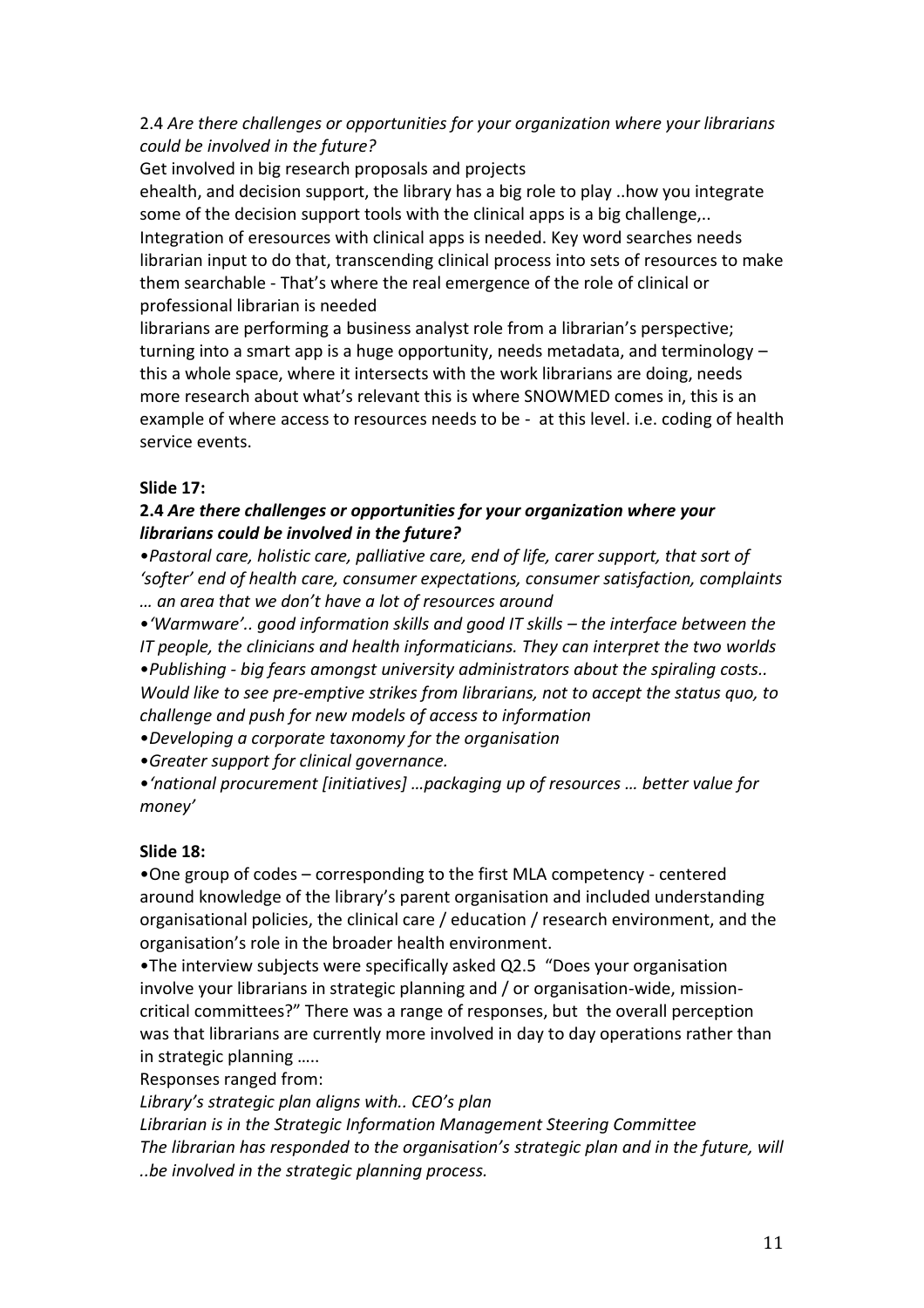### To:

### *Not sure that their involvement is required*

*No, yes, sort of, we involve anyone who wants to put their hand up. Everyone is*  invited. In reality for the case of the library, no not really, but we would, it would *depend on capacity of individuals. if people wanted to be involved then yes we would involve them.* 

*Not sure why not, but the library needs to become involved in such committees or be left behind…needs to demonstrate its value to the core business of the organisation and its value in contributing to the growth of the organisation.*

#### **…………….**

### **Slide 19 Findings employer interviews: summary**

*The interviews with employers provided further insights into the current and future skills of health librarians in Australia, augmenting the findings from the literature review, environmental scan and surveys of health librarians and health library managers. Not all the interviewees were directly familiar with the library operations, but there was a clear sense of respect for the roles and responsibilities of library staff.*  It was found that, in the rapidly changing environment of health services, there were opportunities – indeed expectations – for health librarians to play more proactive and strategic role in their organisations.

•Opportunities and expectations for health librarians to play a more proactive and strategic roles in their organisationswith many new, emerging, expanding roles in education and training, academic research, clinical support, informatics, mobile technologies

•Need to be more directly aligned with strategic goals

•Critical domains: clinical support, education and training, scientific research •There were concerns, however, that even with this dynamic environment to work in, health librarians themselves risk facing professional stagnation 'waiting for change to knock you over', =>need for adaptive competence.

**…………..**

 $\overline{a}$ 

There are challenges for all special librarians to remain current in their skills and relevant in the delivery of their services, and health is no different. It's four years since we released the Final Report<sup>6</sup> of our research project. So this is a timely review our progress in implementing the Report's recommendations.

### **Slide 20: HLA's ACHIEVEMENTS – building blocks for the future**

## **1) established the health librarian certified professional structure, ALIA's first competency-based specialization within the CPD Scheme**

This is a three-year certification and revalidation cycle, with a requirement for reflection, documentation and audit. As ALIA is our national professional association,

<sup>6</sup> *Health Librarianship Workforce and Education: Research to Plan the Future* [https://alia.org.au/sites/default/files/documents/our](https://alia.org.au/sites/default/files/documents/our-communities/Healthlibrarianshipworkforcereport.pdf)[communities/Healthlibrarianshipworkforcereport.pdf](https://alia.org.au/sites/default/files/documents/our-communities/Healthlibrarianshipworkforcereport.pdf)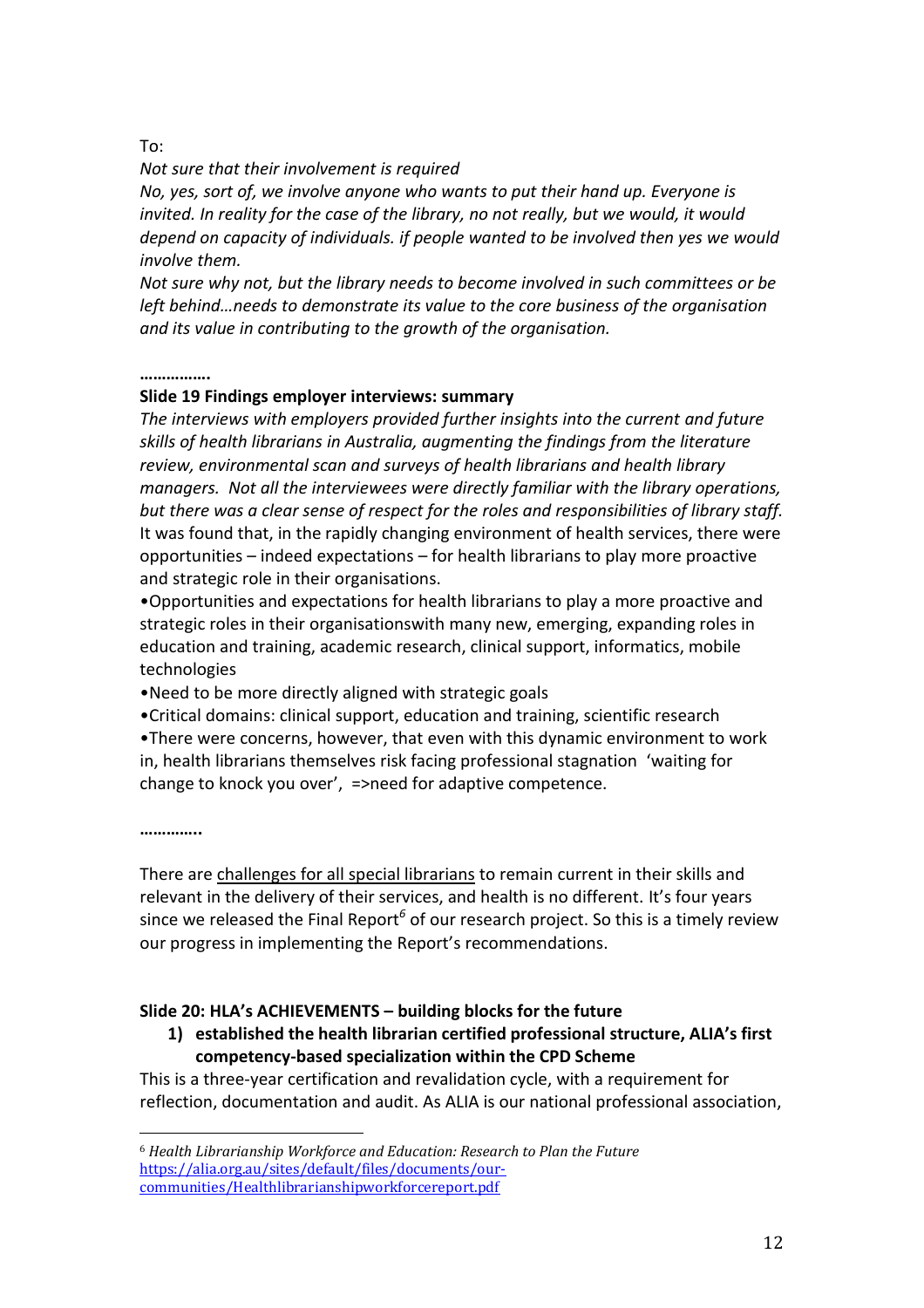we have established a structure and system for continuing professional development, aligning with the other health professions and allowing health librarians to be recognized in the category of 'self-regulating' professions within the requirements of the Australian Health Professional Regulation Authority (AHPRA).<sup>7</sup> AHPRA is responsible for the registration and accreditation of the health professions and supports the professions' national boards which register practitioners and students, and approve standards of education and programs of study. Continuing Professional Development is a requirement for all registered health professionals, with details of the numbers of credits/points/hours that practitioners must spend each year on learning activities published in the professions' registration standards.

**2) mapped the 8 HLA competency areas to current education and training courses (maintained on our HLA website), and identified gaps for future commissioning** 

This table $^8$  of nationally and internationally available education programs is maintained by our executive, and is available for everyone on our HLA website. It allows health librarians to develop their careers by designing their own professional development programs. Ideally this is done within the individual's work-based performance and career development framework.

**3) created an online competency-based Health Librarianship Essentials course (with QUT), articulates to a masters – feedback has been extremely positive.** 

Recognizing that for many health librarians the only way to develop health specialist skills was through on-the-job training, our next step was to begin to fill the gaps in our education offering. From our workforce research, we realised that we were facing a potential shortage of health librarians in the near future, as there were many who were approaching retirement age. We wanted this generation of health librarians to have the chance to pass on their professional knowledge and expertise to those coming into the profession. In conjunction with QUT, we created an online Health Librarianship Essentials course, targeting new and aspiring health librarians and focusing on four of the eight competency areas. There were 29 participants in this inaugural (and very well-received) course. As this is a university course, it is possible for the unit to be articulated into a post-graduate qualification. The building blocks of a specialist postgraduate certificate and a three-year cycle of professional development activities are gradually coming together.

- 4) **we have organised 6 PD Days in various cities through 2015**  within the ALIA governance structure we can be very nimble, responsive to need and opportunities amongst our membership. This year we are holding events in Melbourne, Brisbane, Perth, Sydney and Adelaide.
- 5) **supported the ROI value study (\$9 for every \$1 spent on health libraries)** conducted by an independent research organisation. (The SGS Economics & Planning report<sup>9</sup> provides the details of this research.)

 $\overline{a}$ 

<sup>7</sup> <http://www.ahpra.gov.au/>

<sup>8</sup> <https://www.alia.org.au/sites/default/files/April2015HLA%20PD.pdf>

 $9$  SGS Economics and Planning. The community returns generated by Australian health libraries. Final report, September 2013.